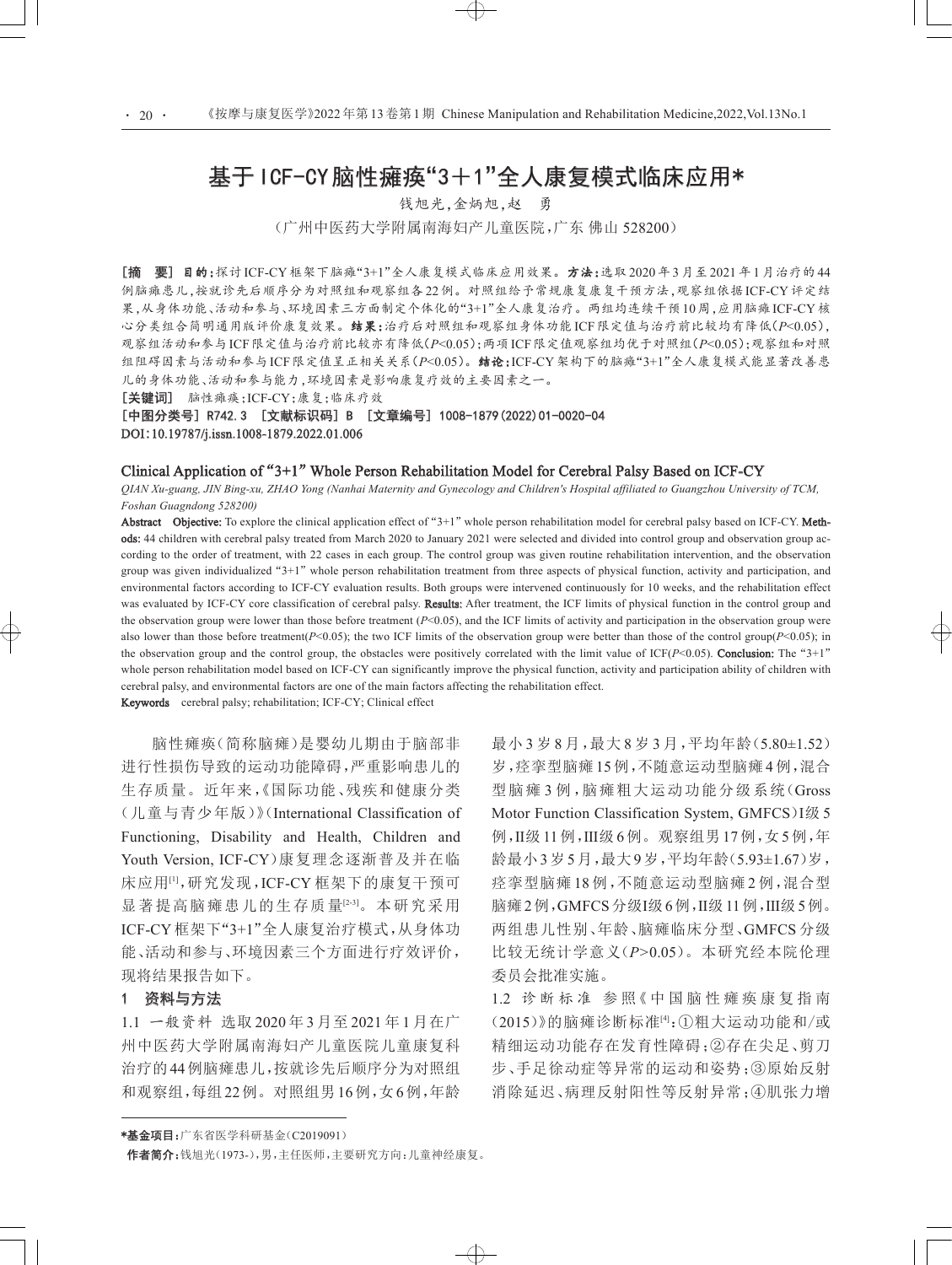# 高、减低或不稳定;⑤病变部位在脑部。

1.3 纳入标准 符合上述不同类型脑瘫诊断标准;年 龄在3~10岁,男女不限;知情同意。

<span id="page-1-0"></span>1.4 排除标准 不符合纳入标准;一过性发育性障 碍;有严重的心血管、肝、肾和造血系统等原发性疾 病;合并有精神病及严重癫痫;未按规定治疗,无法 判断疗效或资料不全等影响疗效或安全性判断。

1.5 治疗方法 两组患儿治疗前均采用脑性瘫痪《国 际功能、残疾和健康分类(儿童与青少年版)》(ICF-CY)核心分类组合简明通用版从身体功能、活动和 参与、环境因素三个方面进行评定,对照组同时进 行传统康复评定并制定康复方案,给予"现代医学 康复+传统医学康复+家庭医学康复"三结合脑瘫康 复模式治疗,具体方法参见文献[2]。观察组依据脑 瘫 ICF-CY 核心分类组合简明通用版评定结果,制 定近期康复目标和康复方案,ICF 限定值量化表参 见表 1。康复治疗应用"3+1"全人康复模式,即"医 学、教育、家庭联合社工服务"的康复模式,具体康 复过程如下:首先康复医师、康复专科护士、康复治 疗师根据患儿的评定结果,对运动功能、语言功能、 认知功能制定个体化训练方案,具体到治疗部位、 治疗频次、治疗时间以及治疗方法等,然后医务社 工详细了解患儿的家庭康复诉求以及对社会康复 资源的需求,配合康复治疗师制定家庭康复计划及 康复资源支持(如慈善基金、免费康复辅具、居家环 境改造等),并定期跟踪家庭康复执行情况,并提供 社会实践活动,对患儿通过康复训练获得的身体功 能赋予社会属性,使患儿真正地融入社会,参与生 活。每 2 周康复小组开会讨论康复进程,调整康复 目标和康复方案。两组患儿均连续治疗10周。

表1 ICF限定值量化表

| 限定值           | 身体结构和功能、活动和参与    |           |           |  |
|---------------|------------------|-----------|-----------|--|
|               | 问题程度             | 造成影响      | 出现频率%     |  |
| $\theta$      | 没有问题             | 无,缺乏,微不足道 | $0 - 4$   |  |
| 1             | 轻度问题             | 略有一点      | $5 - 24$  |  |
| $\mathcal{D}$ | 中度问题             | 中度程度      | $25 - 49$ |  |
| 3             | 重度问题             | 很高,非常     | $50 - 95$ |  |
| 4             | 完全问题             | 全部        | 96~100    |  |
| 8             | 未特指(缺少足够的信息描述问题) |           |           |  |
| 9             | 不适用(类目不适用)       |           |           |  |

1.6 观察指标 脑性瘫痪《国际功能、残疾和健康分 类(儿童与青少年版)》(ICF-CY)核心分类组合简明 通用版<sup>[54]</sup>适用于0-18岁脑瘫患儿,该量表包括4个 领域,共 25个二级水平类目:身体结构类目 1个,身 体功能类目 8个,活动和参与类目 8个,环境因素类 目8个。本研究从身体功能、活动和参与、环境因素 3个方面评价脑瘫患儿功能改善情况。其中身体功 能包括b117(智力功能)、b134(睡眠功能)、b167(语 言精神功能)、b210(视功能)、b280(痛觉)、b710(关 节活动功能)、b735(肌张力功能)、b760(随意运动 控制功能)共 8个条目;活动和参与包括 d415(保持 一种身体姿势)、d440(精巧手的使用)、d450(步 行)、d460(在不同地点到处移动)、d530(如厕)、 d550(吃)、d710(基本人际交往)、d760(家庭人际关 系)共 8 个条目;环境因素包括 e115(个人日常生活 用的产品和技术)、e120(个人室内外移动和运输用 的产品和技术)、e125(通信用的产品和技术)、e150 (公共建筑用的设计、建设和建筑产品和技术)、e310 (直系亲属家庭)、e320(朋友)、e460(社会的态度)、 e580(卫生的服务、体制和政策)共8个条目,分别于 干预开始前和干预结束时各评估1次。

1.7 统计方法 用 SPSS 21.0 统计软件进行数据处 理,定量资料以均值加减标准差(*x*ˉ ± *s*)表示,定性 资料采用频数描述,性别、GMFCS 分级数据采用 *χ*<sup>2</sup> 检验,年龄、ICF限定值采用*t*检验,环境因素与活动 和参与采用 Spearman 相关分析法。以 α=0.05 为检 验水准。

# 2 结果

 $\bigoplus$ 

2.1 身体功能 ICF限定值比较 治疗前,两组患者的 身体功能 ICF 限定值差异无统计学意义(*P*>0.05)。 治疗后,两组患者的身体功能 ICF 限定值与治疗前 比较均有降低(*P*<0.05),且观察组治疗后显著低于 对照组(*P*<0.05)。详见表2、图1。

 $z = \frac{1}{2}$  两组患儿身体功能 ICF 限定值比较 $(z + s)$ 

| 组别  | 例数 | 治疗前            | 治疗后                            |
|-----|----|----------------|--------------------------------|
| 对照组 | フフ | $12.95\pm4.19$ | $12.04\pm4.34$ <sup>(1)</sup>  |
| 观察组 |    | $12.65\pm4.70$ | $10.52 \pm 4.75$ <sup>02</sup> |

注:与治疗前比较,①*P*<0.05;与对照组比较,②*P*<0.05



图1 两组患儿身体功能ICF限定值比较

2.2 活动和参与 ICF限定值比较 治疗前,两组患者 的活动和参与 ICF 限定值差异无统计学意义(*P*> 0.05)。治疗后,观察组患者的活动和参与 ICF限定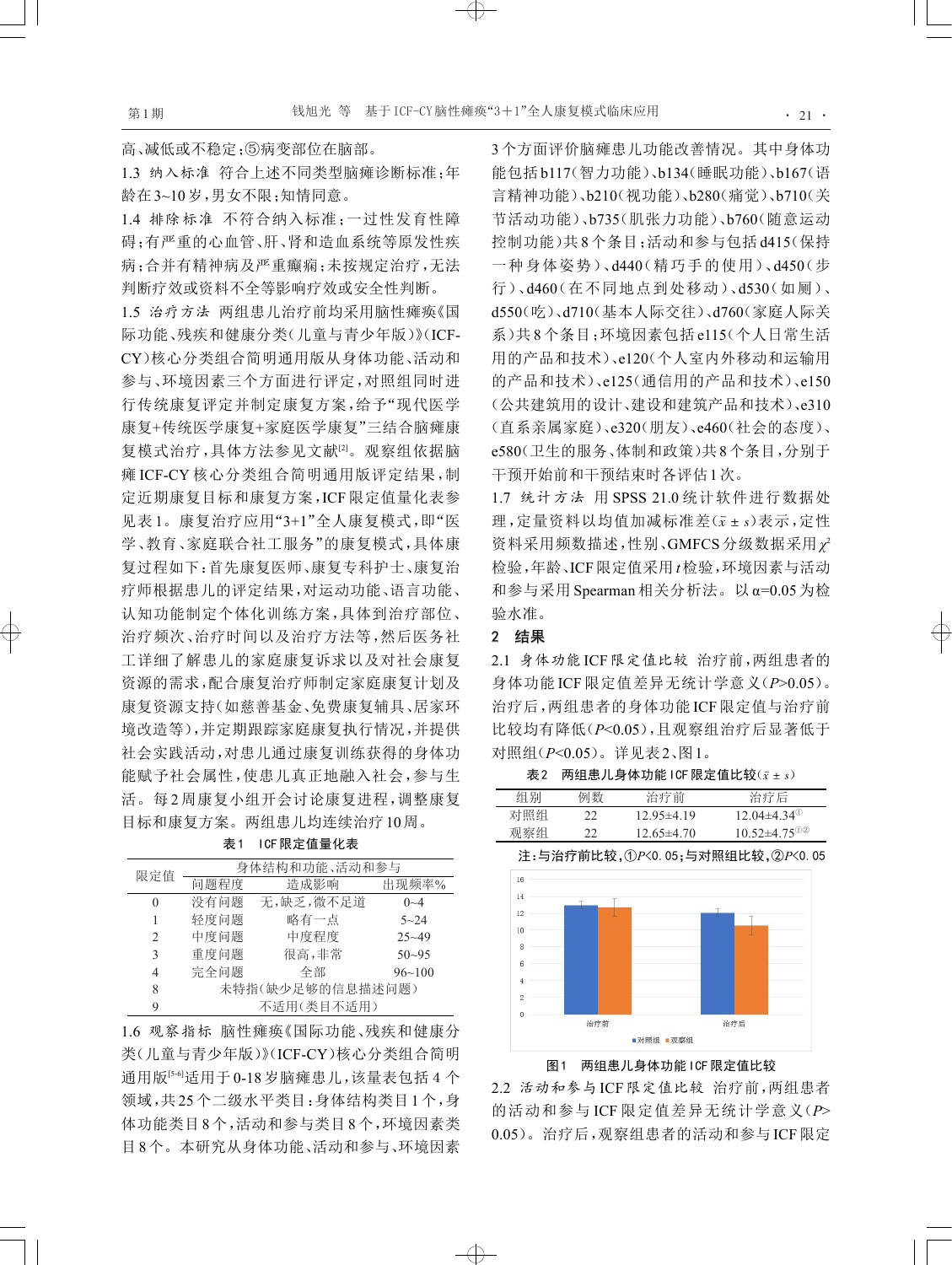值与治疗前比较降低(*P*<0.05),而对照组治疗前后 比较无统计学意义(*P*>0.05)。详见表3、图2。

 $\overline{x}$ 3 两组患儿活动和参与ICF 限定值比较 $(x \pm s)$ 





#### 图2 两组患儿活动和参与ICF限定值比较

2.3 环境因素与活动和参与相关性分析 治疗前两 组患儿有利因素和阻碍因素ICF限定值比较无统计 学意义(*P*>0.05),经 Spearman 相关分析得出,连续 干预 10 周后观察组和对照组阻碍因素与活动和参 与 ICF 限定值呈正相关关系(P=0.010,P=0.018)(见 表 4、图 3、图 4),而有利因素与活动和参与 ICF限定 值无相关关系(*P*>0.05)。



表4 两组患儿环境因素ICF限定值比较(*x*ˉ ± *s*)



图4 观察组阻碍因素与活动和参与ICF限定值关系

 $\oplus$ 

# 3 讨论

脑瘫是儿童运动致残的主要疾病之一,早期规 范的康复介入对脑瘫儿童功能恢复和提高生活质 量至关重要。传统的康复仍以功能康复为重点,不 重视患儿活动和参与能力的社会属性,亦不重视环 境因素对康复的影响[7]。研究发现,患儿主动参与 能力是提高康复疗效的重要基础<sup>[8]</sup>。脑瘫 ICF-CY 核心分类组合简明通用版是脑瘫患儿规范评估和 治疗的保证,具有临床可操作性强、评估范围广的 特点,打破了传统只重视功能康复的局限性,从身 体结构和功能、活动和参与、环境因素多方面关注 脑瘫儿童的康复进程,突出患儿活动和参与能力的 重要性,大大提高了患儿的社会参与度和生存质 量,其康复理念与学界共识的"以家庭为中心"的脑 瘫康复理念相一致。

脑瘫 ICF-CY 核心分类组合是首个基于 ICF 框 架的脑瘫儿童评定工具,包括综合版、6岁以下简明 版、6-14岁简明版、14-18岁简明版和简明通用版,其 中简明通用版包含类目最少、操作简便、适用范围 广泛(0-18岁),目前研究证实,对身体功能、活动和 参与、环境因素3个领域描述脑瘫儿童的功能可靠、 有效,具有良好的临床实用价值[5,9-10] 。

ICF-CY的多元化、多角度评估使患儿的康复评 估更精准,制定的康复目标指向性更加明确,康复 方案更具针对性。在 ICF-CY 理念下,家长不再是 康复治疗的守护者,而应该是具有基本康复技能的 康复治疗参与者和实施者,使患儿走向社会、独立 生活的重要支持者。因此,在 ICF-CY框架下,在我 科三结合脑瘫康复治疗基础上,我们提出了脑瘫 "3+1"全人康复治疗模式,在这一新型脑瘫康复模 式中,康复团队中纳入了康复医师、康复专科护士、 康复治疗师、医务社工以及患儿家长或日常照顾 者,以 ICF-CY多元化评估结果为基础,结合患儿体 质、营养等一般情况,并充分听取家长对康复治疗 的诉求和期望,制定以"医学康复为主导,教育康复 为补充、家庭康复为根基、社工服务为保障"的"3+ 1"治疗模式。医务社工的加入弥补了传统康复对 环境因素关注缺乏,增加了家长自我效能感和康复 信心,对提高康复治疗效果具有积极促进作用[11]。

本研究结果显示,对照组和观察组的康复治疗 对患儿身体功能均有显著改善作用(*P*<0.05),但对 照组患儿的活动和参与能力无显著变化(*P*>0.05), 而观察组患儿的活动和参与能力有显著改善(*P*< 0.05),这既与传统康复只重视功能训练,忽视患儿